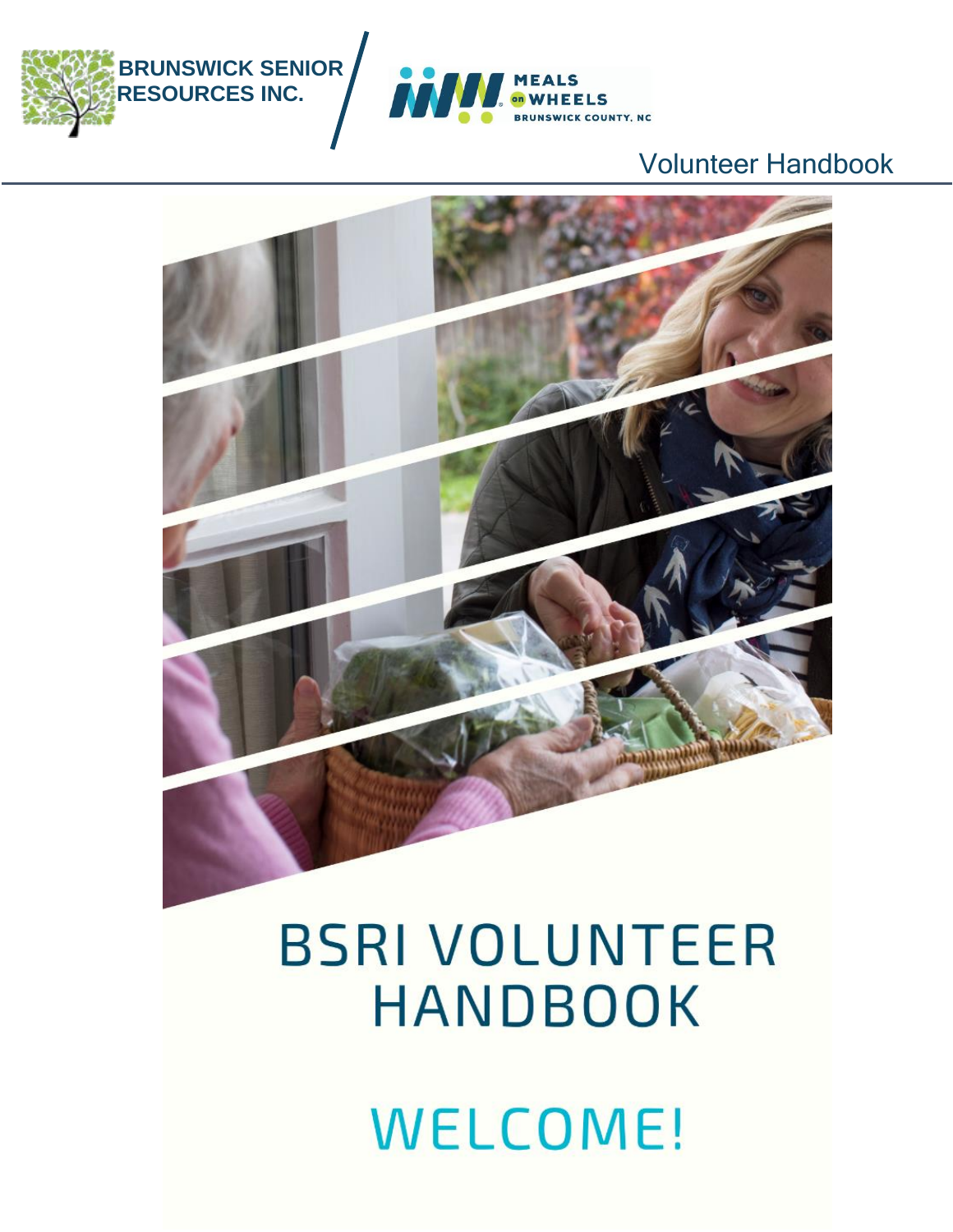



### Table of Contents Brunswick Senior Resources / Meals on Wheels Volunteer Handbook

### Table of Contents

- Section 1: Handbook at a glance Letter from BSRI CEO Section 2: **Introduction** BSRI Overview
- Section 3: Volunteer Overview Volunteer rights Volunteer requirements Volunteer safety Volunteer attendance Volunteer dismissal Discrimination/harassment BSRI Vehicles **Confidentiality** Volunteer restrictions (Age/Community Service)
- Section 4: Additional information and locations Meals on Wheels/ Nutrition Volunteer information Senior Center Locations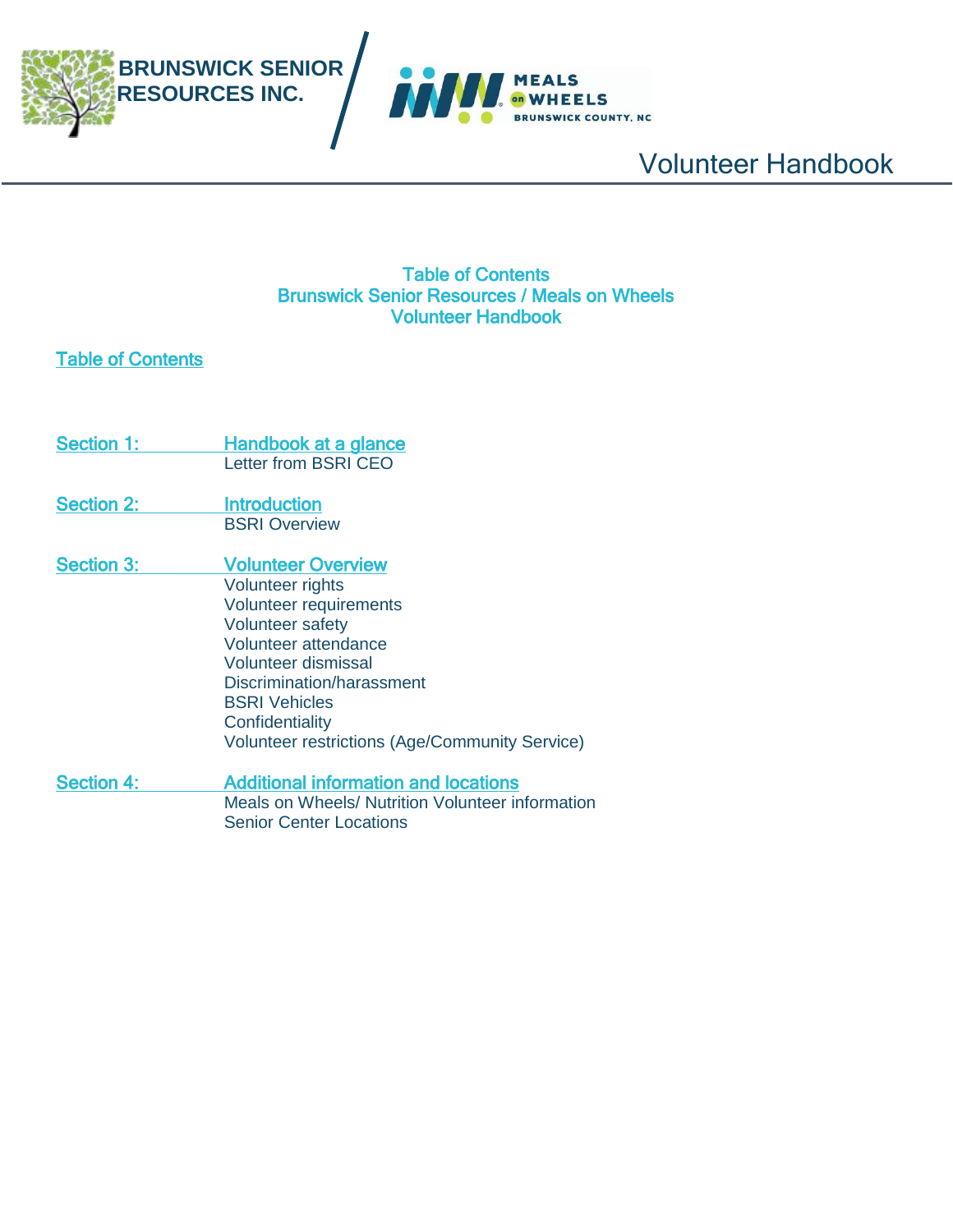



### **Welcome Letter from CEO**

Thank you for your commitment to serve as a Brunswick Senior Resources, Inc. (BSRI) Volunteer. BSRI's past, present, and continued future successes are due in large part to the skills, talents, and dedication of its volunteers.

As a BSRI volunteer, you are contributing to the causes we are honored to rally for the senior adults in Brunswick County. You are also joining hundreds of volunteers who desire to impact the welfare of the community's citizens.

We hope your volunteer experience provides an opportunity to develop leadership skills, network with colleagues and promote personal and professional growth. This volunteer manual has been prepared as a resource for you. It is intended to be a convenient summary of information about BSRI and an overview of volunteer policies and procedures.

We hope your association with BSRI is a valuable experience. Your role is important and provides the potential to be as significant as you choose to make it. We look forward to your contributions.

Sincerely,

Jim James M. Fish, President/CEO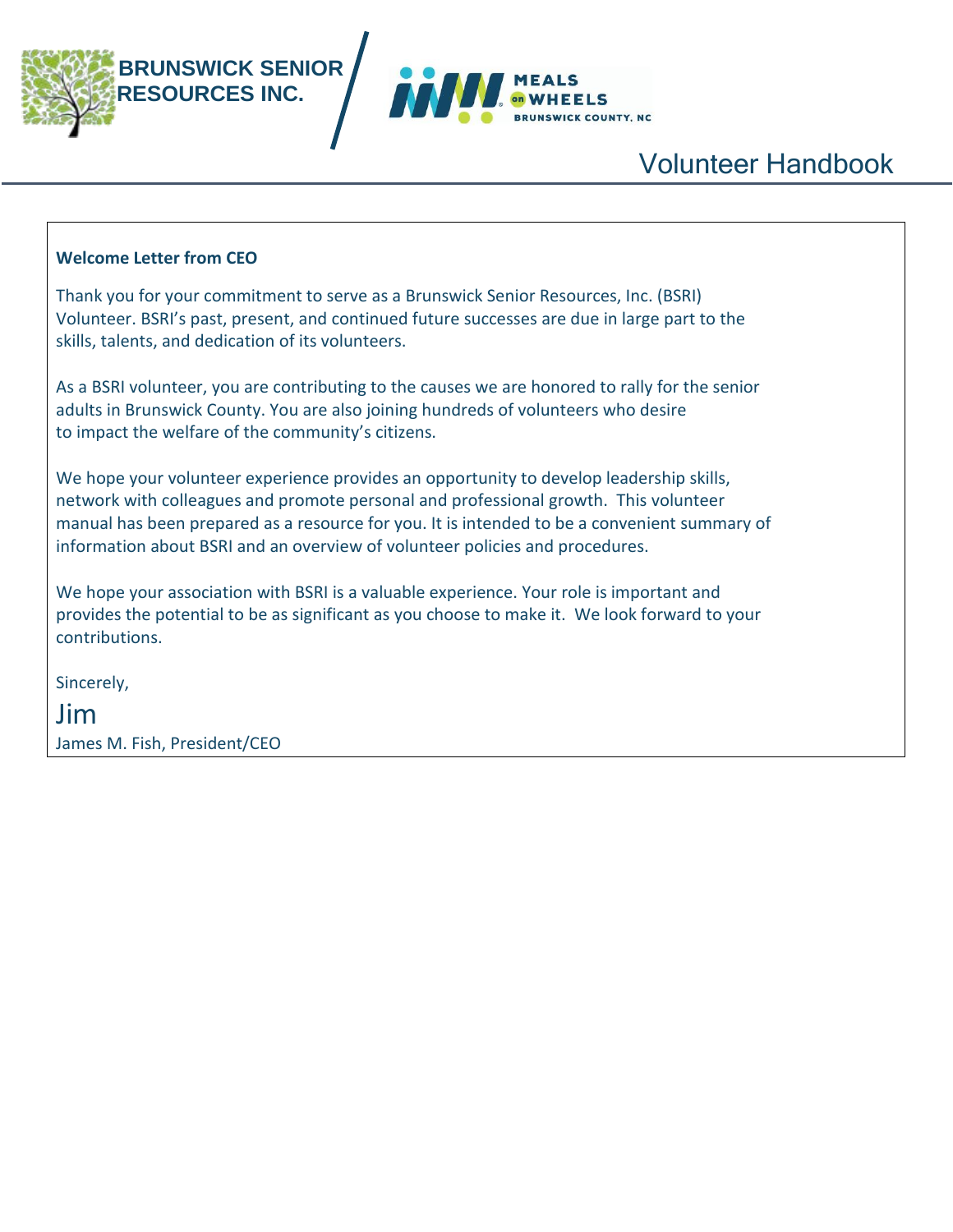



#### **Section 1**

#### **BSRI Overview**

#### **History**

In 2002, Brunswick Senior Resources Inc. was designated as the lead agency providing senior services and programs in Brunswick County, absorbing services from the county's Aging and Adult Services division of the Department of Social Services. BSRI operates as a 501(c)3 not-for-profit agency through public, private, and government grants, as well as monetary and in-kind contributions. BSRI services are conducted through 5 senior centers and 4 satellite nutrition sites throughout Brunswick County.

#### **Mission Statement**

Our mission is to promote the well-being and enhance the quality of life for all senior adults in Brunswick County by advocating for programs and delivering services that encourage and sustain independence and their continued participation in the community.

#### **Goals & Values**

BSRI's goal is to be recognized as the preeminent provider of services to senior adults in Brunswick County by continuing to deliver a set of services and programs that provides these citizens with real capacity for quality of life while maintaining their independence. We continually strive for the highest quality and cost-effectiveness in our programs and operations. We believe that our goals are accomplished only with a real commitment from all staff members and volunteers.

### **Section 2**

#### **Volunteer Program Overview**

BSRI relies heavily on a volunteer base of over 520 people. BSRI operates with more volunteers than staff members. Therefore, volunteers are held to a high standard and utmost importance. Volunteers carry out many tasks for the organization to make our mission possible. BSRI's team of volunteers do anything from behind the scenes work, helping staff members with administrative tasks to packing meals for home delivered meals, delivering meals to homebound seniors, serving lunch and assisting in the dining rooms during lunch, counseling seniors through Medicare with our SHIIP program (Senior Health Insurance Information), serving on the executive board or advisory committees, and more.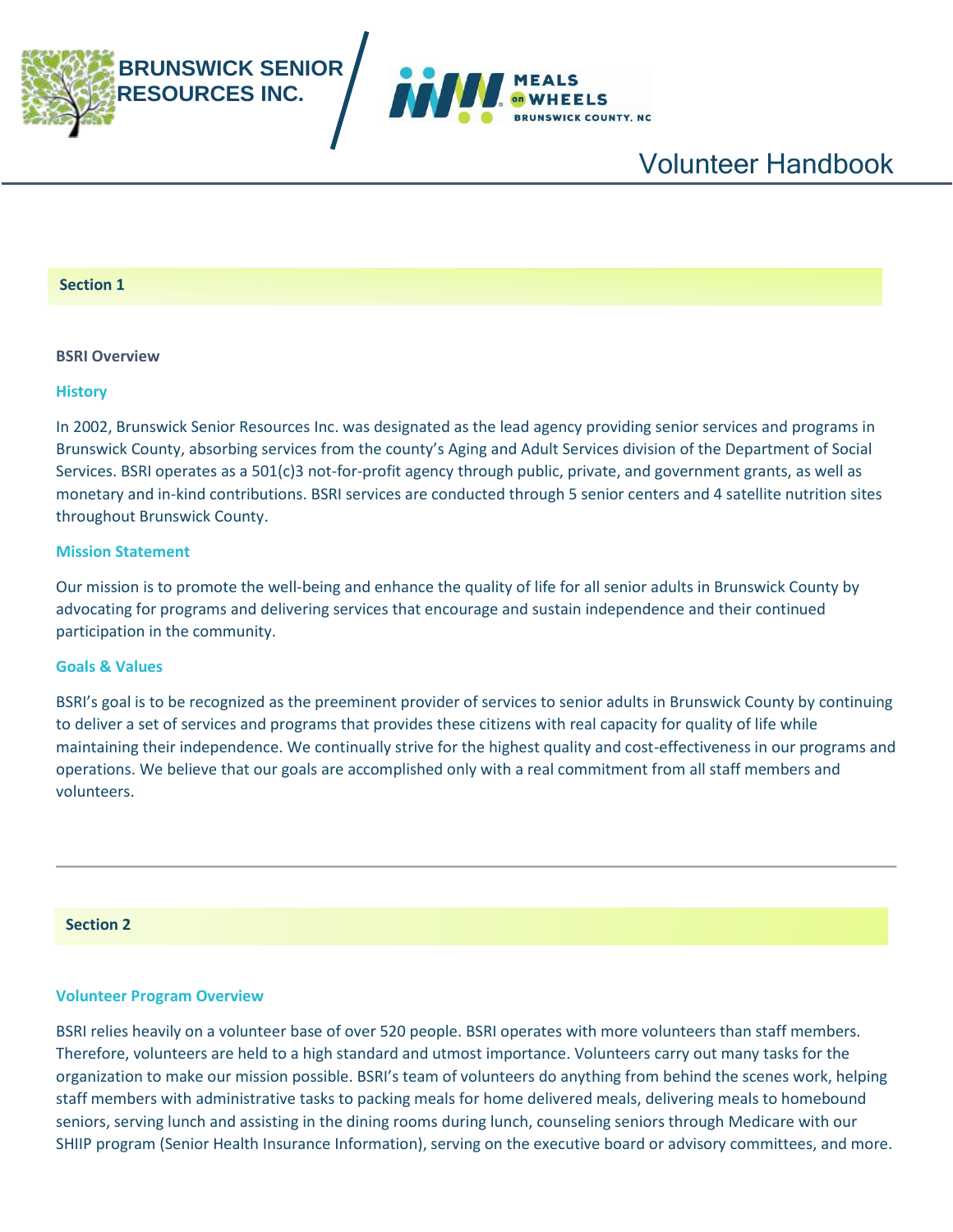

Because volunteers represent such a large portion of our services to our community, it is important that volunteers know the expectations. To assure the positive reputation of these programs and the safety of the vulnerable population we serve, volunteers are expected to adhere to professional standards and organizational policy and procedures.

#### **Volunteer Expectations**

As a BSRI volunteer you can expect the following:

- Be assigned appropriate tasks according to ability, skill, interests, availability, and training.
- Receive training and supervision for the tasks accepted.
- Be treated as a fellow team member who contributes to BSRI goals through your volunteer work.
- Make suggestions about your assignment and be acknowledged by staff.
- Expect that BSRI will be a good steward of your time.
- Be given appropriate expressions of appreciation and recognition.
- Be trusted with confidential information if needed to help carry our assignments.
- Receive a mileage reimbursement for your personal vehicle when appropriate or receive an annual mileage statement for tax deduction purposes if desired.
- Be treated with a spirit of friendliness and cooperation so that BSRI will continue to be known as a "great place to volunteer."
- A safe and inviting environment to work in that is free of harassment and discrimination.

#### **Volunteer Requirements**

- Have a criminal background screening conducted prior to volunteering, this is handled as soon as a volunteer fills out an online application, after the first point of contact is made. This service is free to the volunteer, BSRI pays for the background check that is conducted.
- **Wear a volunteer badge when on duty. Upon entering the building, the badge should be visible until your volunteer shift ends.**
- **Volunteer hours must be logged through the volunteer management software, "Better Impact." Volunteers log on to their dashboard by visiting "My Impact Page."** "Better Impact" can be downloaded on the volunteer's phone as an app, or volunteers can use safari or another Internet search engine to record hours. Volunteer hours are important data for nonprofits and are required for reports, audits, grant purposes and safety. If you have questions about this process, please ask your supervisor.
- Effective June 1st, 2021, all **volunteers are encouraged to wear a BSRI Volunteer T-shirt during their volunteer shift.** New volunteers will receive one free shirt at the time of on-boarding. Any additional shirts may be ordered.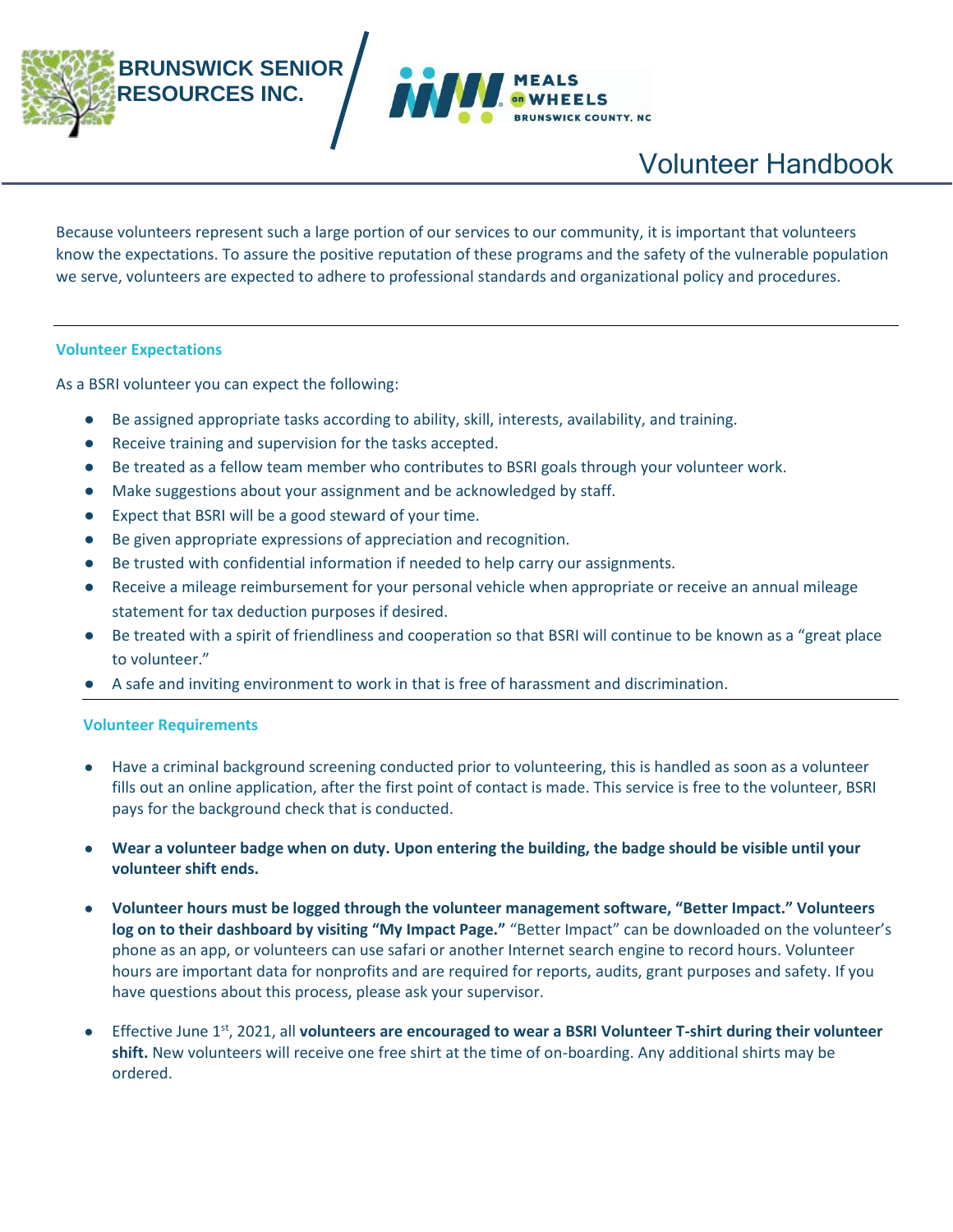

#### **Volunteer requirements cont.**

 $\bullet$  Effective June 1<sup>st</sup>,2021 new volunteers will have a required commitment to volunteer at least once a week for no less than 2 hours. Most volunteer lead activities operate on scheduled volunteers. Therefore, we need members of our volunteer team to be consistent.

**\*If you are on a committee, special event planning group, or a substitute volunteer, hours and commitment requirements will vary.**

- Keep organizational change or decisions confidential and not discuss BSRI related business negatively. Any concerns about organizational decisions or change may be brought to the attention of your Supervisor.
- Attend all required meetings and training.
- Give at least one week's notice of planned absence.

#### **Volunteer Safety**

You and BSRI share responsibility for establishing and maintaining a safe work environment. BSRI will attempt to ensure a safe work environment and to comply with federal, state, and local safety regulations. In turn, you are expected to obey safety rules and to exercise caution in all your work activities. You are asked to report any unsafe conditions to your facility director.

Any accident, which results in injury, regardless of how insignificant, must be reported promptly to your director or supervisor in charge. BSRI worker's compensation insurance does cover accidental injuries to our volunteers for medical expenses only. A first aid kit is in all BSRI facilities. A supervisor will advise you of exact locations on site. Automated Emergency Devises (AED/defibrillator) are also located at each facility.

\*Volunteer drivers delivering homebound meals are required to have adequate liability insurance on their personal vehicle, have a valid driver's license, and complete a required insurance information form prior to their first day. Automobile insurance is the volunteer's responsibility, damages and personal injury is also the volunteer's responsibility.

#### **Volunteer Attendance**

BSRI relies on scheduled volunteers to carry out vital services for seniors living in sometimes very vulnerable situations. It is pertinent that we receive adequate notice of an absence. Attendance issues may be cause for dismissal. **Once a volunteer misses 3 scheduled days without explanation or prior contact, a meeting will be conducted with the supervisor to discuss. Continued absences will be cause for reassignment to a different role or dismissal.**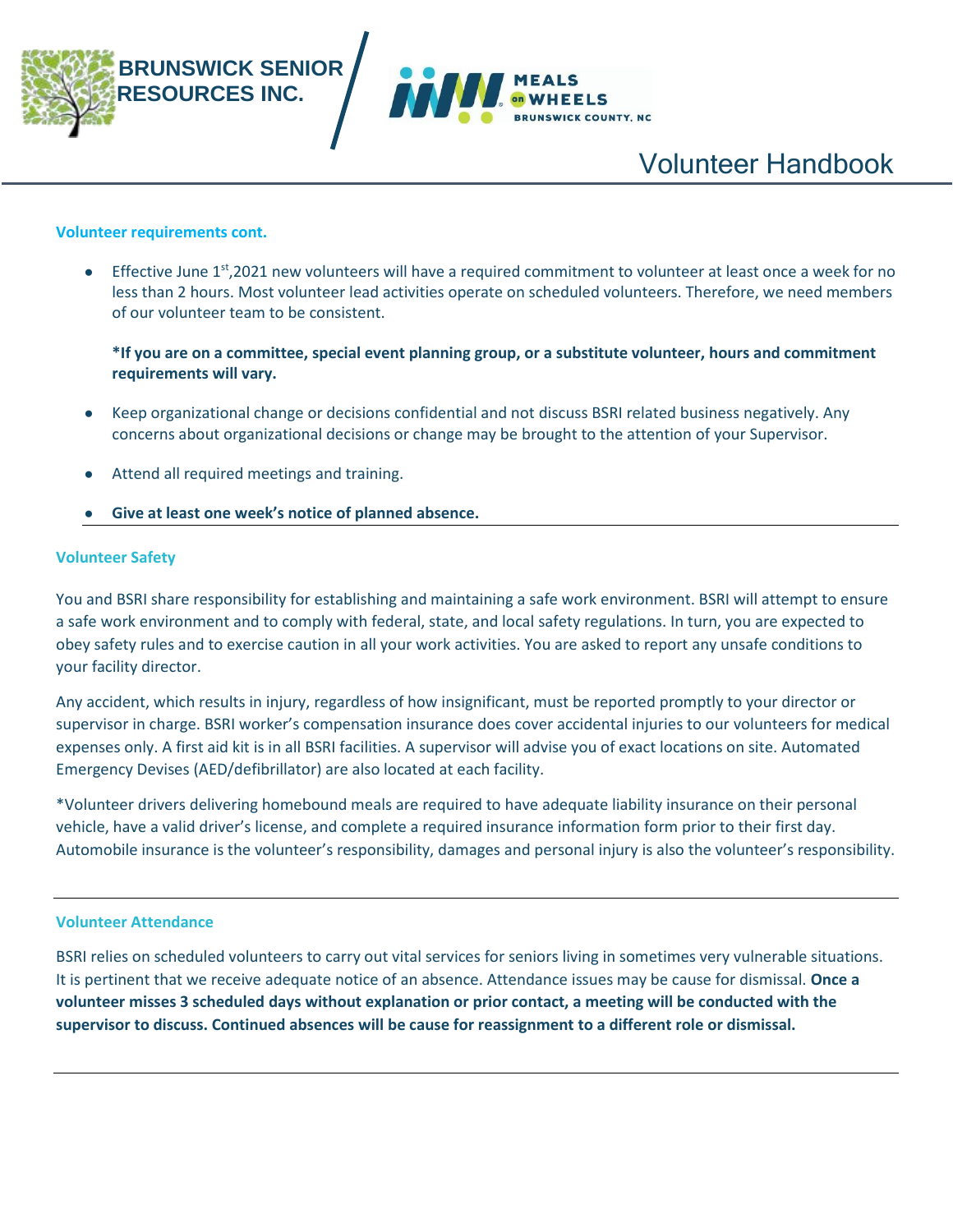



#### **Volunteer Corrective Action/Dismissal**

Corrective action/dismissal may be taken if the volunteer's work is unsatisfactory. Corrective action/dismissal is within the discretion of the Volunteer Coordinator or the Program Director and may include:

- 1. Additional supervision
- 2. Retraining with possible suspension
- 3. Referral to another volunteer position
- 4. Dismissal

#### **Harassment and Discrimination**

BSRI is firmly committed to providing a positive work environment free of discrimination and bias. Each volunteer is personally responsible for maintaining such a work environment. BSRI prohibits any actions, words, jokes, or comments based on an individual's race, sex, sexual preferences, ethnic background, age, religion, physical condition, or other legally protected characteristic. Any conduct or action, whether overt or subtle, which creates an offensive or hostile work environment is prohibited and will be grounds for immediate dismissal from volunteer duties.

BSRI prohibits any harassment between volunteers, employees, or other non-employees on the basis of sex. No volunteer, male or female, should be subjected to unsolicited or unwelcome sexual overtones and conduct, either verbal or physical. Misconduct applies to males and females and includes harassment between individuals of both sexes and the same sex.

#### **BSRI Vehicles**

Volunteers may not drive BSRI vehicles. BSRI staff are not allowed to provide transportation for volunteers except in extreme emergencies. Mileage reimbursement is an option when your personal vehicle is used for BSRI meal delivery routes. A mileage reimbursement sheet must be completed on a monthly basis and submitted to the facility director for authorization and processing. Reimbursement rate information can be obtained from the Director of Operations.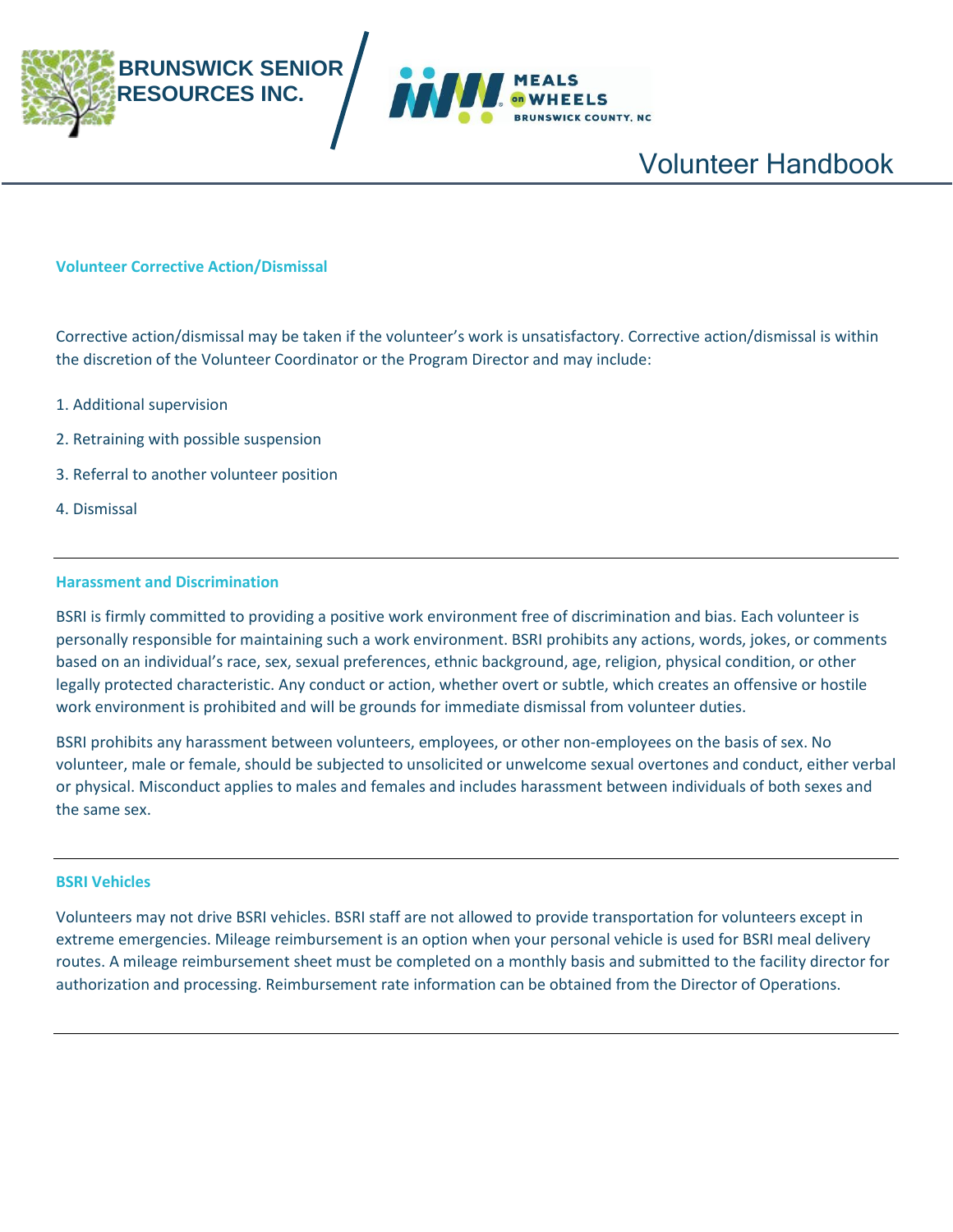



#### **Confidentiality**

BSRI has an obligation to participants, volunteers, and donors to maintain their confidentiality and to respect their privacy. Every person served by BSRI has the right to confidentiality. BSRI volunteers should not discuss any client's personal information in any context where the person's identity may become known.

#### **Volunteer Restrictions**

Volunteers under the age of 18 are permitted only when accompanied by an adult and after presenting a waiver of liability form signed by a parent or legal guardian. Anyone 18 and older can volunteer to work with BSRI programs. There is no maximum age for BSRI volunteers. Volunteers who wish to complete court ordered hours are not permitted to volunteer for BSRI. BSRI staff determine the implementation of one-time volunteers on a need by need basis. BSRI may not always be able to accommodate one-time church/community volunteer initiatives. Typically, volunteers are scheduled weekly and ongoing.

#### **Section 3**

#### **Additional information for Meals on Wheels volunteers**

Due to the more involved process of delivering meals It is important that volunteers in this role follow the requirements of Meals on Wheels and facility kitchen policy and procedure. Any safety or hazard issues should be discussed with your Supervisor. A Meals on Wheels driver, meal prep, or kitchen volunteer will be educated on food safety standards. Meals on Wheels Delivery volunteers will receive a separate training document for the more specific training for a safe and smooth delivery.

- Meals on Wheels volunteers are directly supervised by the facility's Nutrition Coordinator. This should be the first person you contact.
- When you begin volunteering you should be given the work cell number for the Nutrition Coordinator. Volunteers will need to program this number and have it easily accessible.
- If there are concerns with a client, conditions of a home, attendance issues, time off notices, conflicts with another volunteer or questions about organizational procedures, immediately bring them to the attention of the Nutrition Coordinator. If the situation is not an emergency, you may leave a message and anticipate a return call as soon as possible.
- If you feel you cannot get resolution with your direct supervisor, the next person to contact would be the facility's Center Director. For additional support, you may contact the Director of Volunteer Services.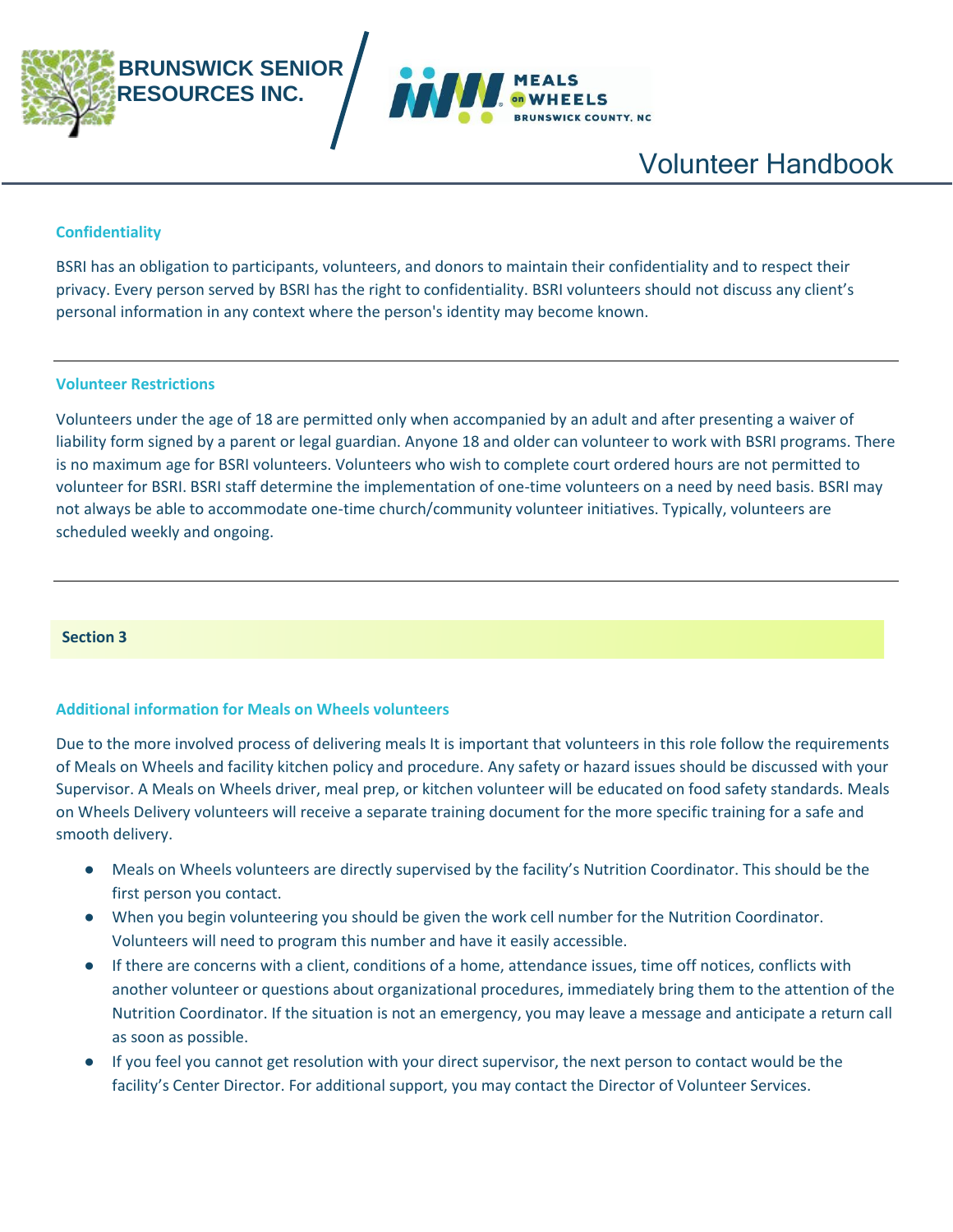



#### **Senior Center Locations**











#### **Brunswick Center at Calabash**

Operating Hours: Monday-Friday: 7am-3pm Address: 10050 Beach Dr. SW Calabash, NC 28467 Phone: (910) 754-7427

#### **Brunswick Center at Leland**

Operating Hours: Monday-Friday: 8am-4pm Address: 121 Town Hall Drive NE Leland, NC 28451 Phone: (910) 754-7701

#### **Brunswick Center at Shallotte**

Operating Hours: Monday-Friday: 7am-3pm Address: 3620 Express Drive Shallotte NC, 28470 Phone: (910) 754-2300

#### **Brunswick Center at Southport**

Operating Hours: Monday-Friday: 8am-4pm Address: 1513 N. Howe St., Ste. 1, Southport, NC 28461 Phone: (910) 754-7109

Operating Hours: Monday, Tuesday, and Thursday: 8am-4pm; Wednesday: 8am-7pm; Friday: 8am-2pm Address: 101 Stone Chimney Road Supply, NC 28462 Phone: (910) 754-7604